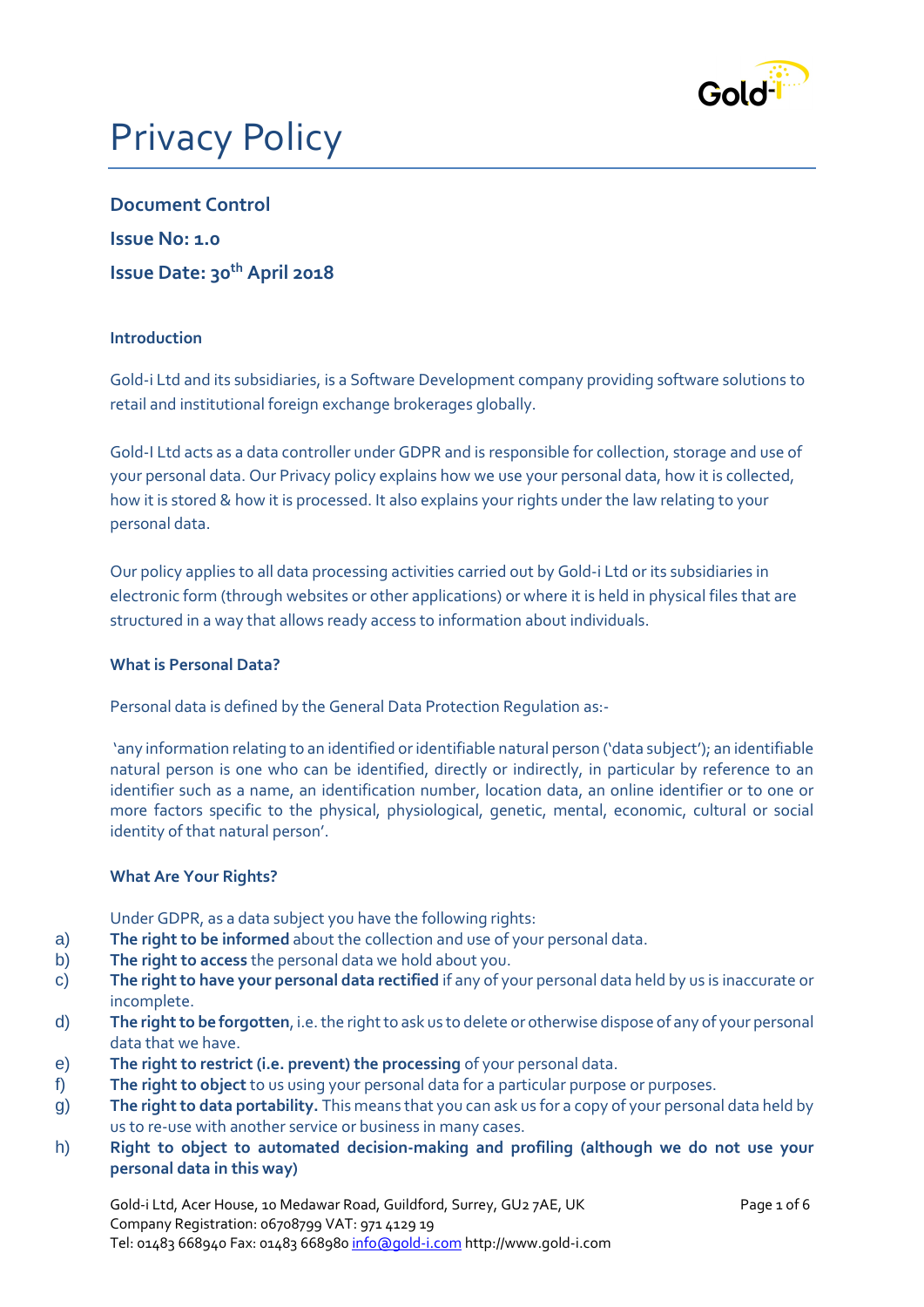

For more information about our use of your personal data or if you wish to exercise your rights as outlined above, please contact our GDPR Officer on the following email address: –

#### **[GDPR@gold-i.com](mailto:GDPR@gold-i.com)**

If you have any cause for complaint about our use of your personal data, you also have the right to lodge a complaint with the Information Commissioner's Office.

#### **Information we collect**

We may collect some or all of the following personal data, although this will vary according to whether your relationship with Gold-I **is** that of a Customer/Business contact or Employee.

- Name;
- Date of birth;
- Address;
- NI number
- Passport number
- Email address;
- Telephone number;
- Business name;
- Job title;
- Profession;
- Payment information;
- Information about your preferences and interests;

In order to provide our products and services, or information about our products and services to a Customer or Business contact, we may collect, store and use your personal data. We may collect your information through several different sources, including but not limited to:

- Website and forms
- Website Live Chat
- CRM system
- Web Help Desk
- Via Phone
- Via Email
- Instant Messenger, such as Skype
- Other Third Party Processors
- Third Party Service Providers
- Existing Clients, Partners, Employees
- Public Authorities

If you are a visitor to any of the websites owned and controlled by Gold-i Ltd, as a potential or existing client, partner, contractor, sub-contractor, or processor, this policy also applies to you and is legally binding in addition to your contract (or agreement) with Gold-i Ltd or its subsidiaries.

By continuing to use our website or other services offered, you are agreeing to the collection, processing and use of your personal data by Gold-i Ltd.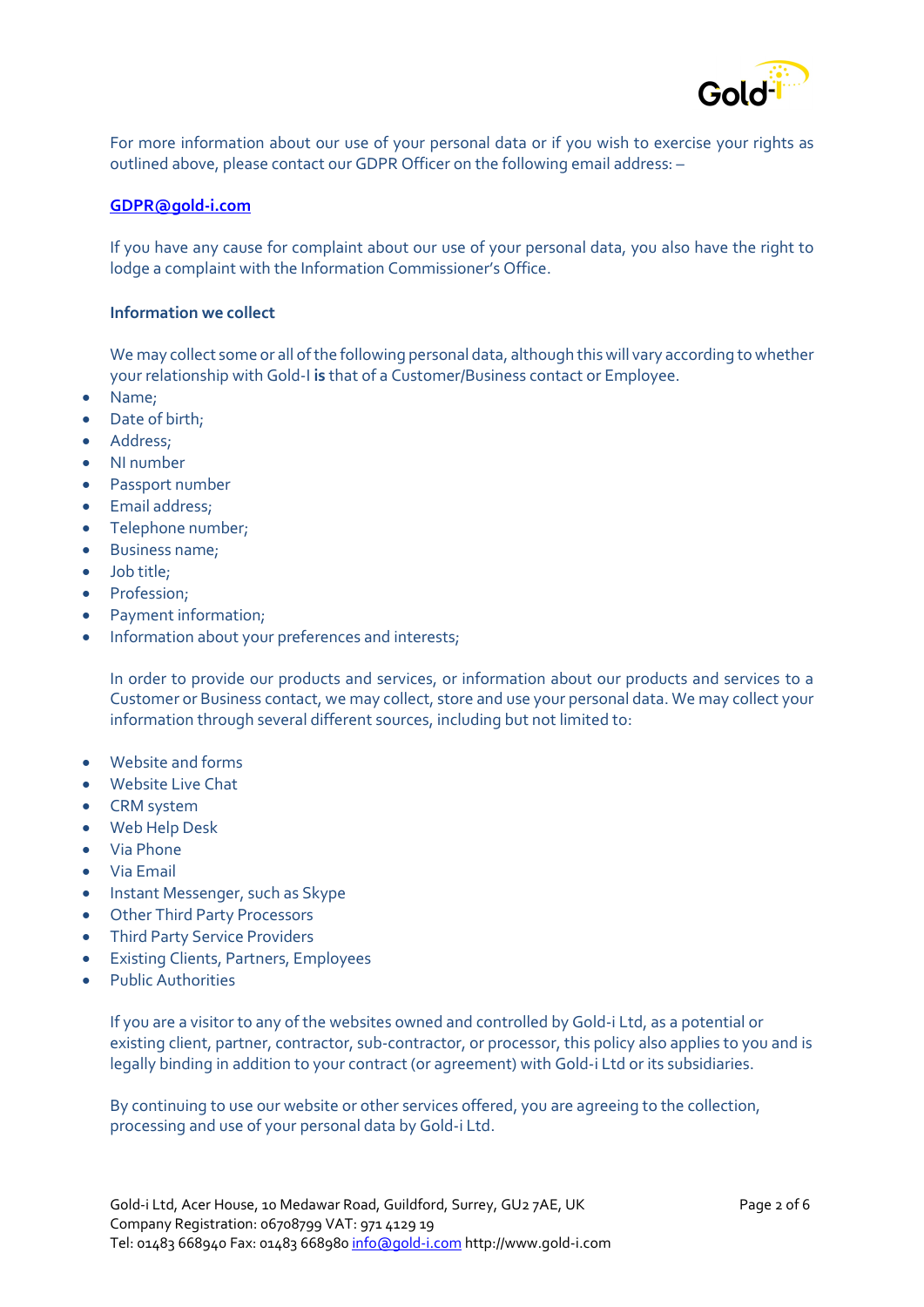

## **Cookies**

Cookies are text files placed on your computer to collect standard internet log information and visitor behaviour information. This information is used to track visitor use of the website and to compile statistical reports on the website activity.

For further information visit [www.aboutcookies.org](http://www.aboutcookies.org/) o[r www.allaboutcookies.org.](http://www.allaboutcookies.org/)

You can set your browser not to accept cookies and the above websites tell you how to remove cookies from your browser. However, in a few cases some of our website features may not function as a result.

## **Third party links on our website**

Our website contains links to other websites that are not operated by us and as such we have no control over, and assume no responsibility for the content, privacy policies or practices of any third party sites or services, as such we would advise you to review the Privacy Policy for these websites.

## **Marketing**

Where permitted by law, we may use your personal data for marketing purposes, which may include contacting you by email**/**telephone**/**text message **and/or** post with information about our products and services and those of other companies that may be of interest to you, in addition to items of news and offers on our products and services.

You will not be sent any unlawful marketing or spam. We will always work to fully protect your rights and comply with our obligations under the GDPR and the Privacy and Electronic Communications (EC Directive) Regulations 2003, and you will always have the opportunity to opt-out.

If you have consented to receive marketing information previously but decide you no longer wish to, you may opt out at any time by sending us an 'Opt Out' email at the following email address: -

## **[GDPR@gold-i.com](mailto:GDPR@gold-i.com)**

#### **Disclosure**

We may pass your personal data on to companies, organisations or individuals contracted to Gold-i Ltd in the course of dealing with you. We will take steps to ensure that your personal data is handled safely, securely and in accordance with your rights, our obligations, and the third party's obligations under the law. Any third parties that we may share your data with may only use them to fulfil the service they provide you on our behalf, such as:

Gold-i's subsidiaries and the staff located in our regional support offices such as those assisting with account opening, compliance, other operations, marketing or technical team members; authorised and trained on handling personal information for the provision of back office or other financial services (including payments processing and/or purchase transactions);

The processors (individuals or companies) in contract with Gold-i in order to provide technical, compliance, regulatory, research, advertising, insurance, recruitment, ancillary services and other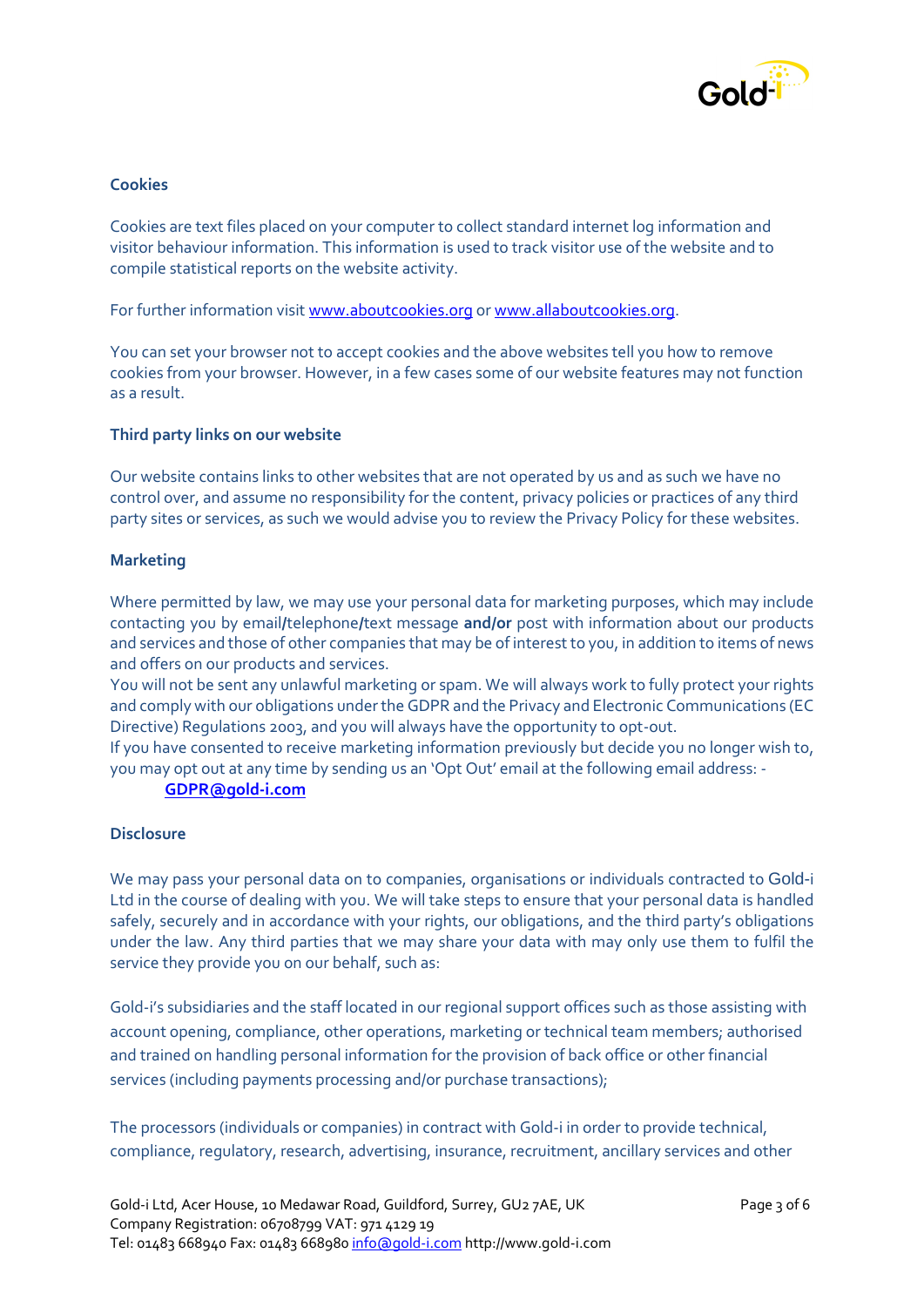

administrative services including, but not limited to, liquidity providers, cloud service providers, data centers, regulators, auditors, independent financial advisors and legal representatives;

Fund managers, appointed trader, brokers or partners (also known as 'Introducers' or 'Asset Managers') that have contracts with us and who introduced you to us and/or who you give permission to trade;

Taxing authorities, law enforcement agencies or in order to protect our services, products, platforms or other systems;

We may also be approached by other processors or third parties to provide KYC documentation in order to fulfil their regulatory obligations or to carry out credit checks under AML, Countering Terrorist Financing and other fraud detection policies for example banks or payment service providers and we may do so under our legitimate interests in order that we comply with the applicable laws.

In some limited circumstances, we may be legally required to share certain personal data, if we are involved in legal proceedings or complying with legal obligations, a court order, or the instructions of a government authority.

Gold-i will not sell, share with or transfer to third parties any information you provide except as set out in this privacy policy or other related policies.

## **Data transfers outside the EEA**

We may sometimes contract with third parties, including our subsidiaries (as described above) that are located outside of the European Economic Area (the "EEA" consists of all EU member states, plus Norway, Iceland, and Liechtenstein). If any personal data is transferred to a third party outside of the EEA, we will take suitable steps in order to ensure that your personal data is treated just as safely and securely as it would be within the UK under the GDPR, as explained above.

#### **How do we secure collection, processing and use of personal data?**

We work hard to ensure our data processing activities are secured by following good industry practices, including, but not limited to:

- a. Encrypting data during collection and transfers
- b. Restricting user access by roles and responsibilities
- c. Using complicated passwords for processing and storage systems
- d. Staff training and awareness
- e. Ensuring all processors and partners understand and comply with the 'data confidentiality' requirements through contracts with Gold-i Ltd
- f. Making regular data backups

g. Systematic and secure destruction of unwanted or excessive data or the information (documents and records) that have passed their retention period, where practicably doable

# **Our legal basis for processing personal data**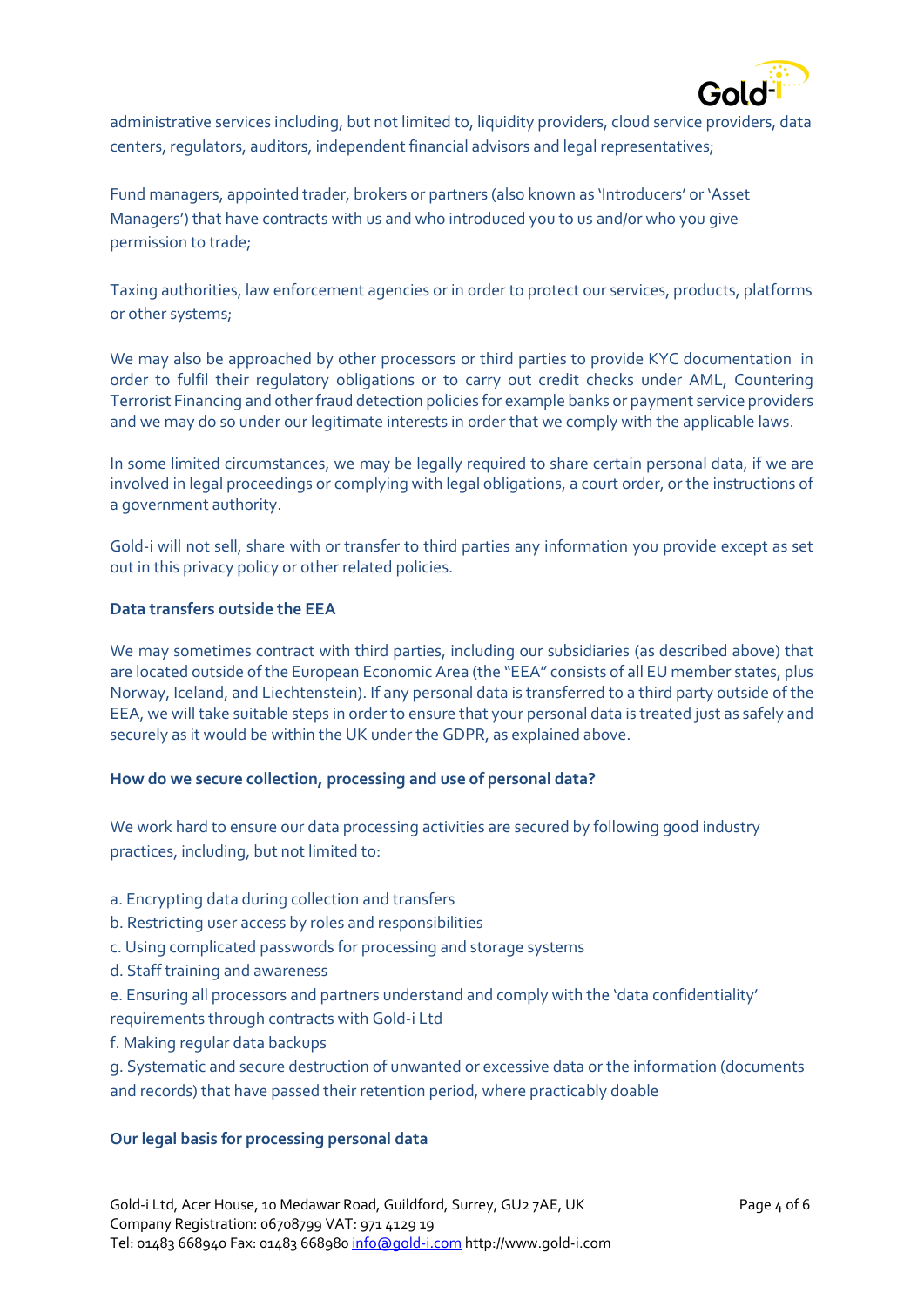

All data collected in accordance with this policy is for the performance of the contract, or to provide other services as requested by you from time to time, and therefore processing your data is in our legitimate interest in order that we comply with the applicable laws.

Your personal data will be therefore used for one of the following purposes:

- Providing and managing your account
- Supplying our products **and/or** services to you, your personal details are required for us to enter into a contract with you
- Personalising and tailoring our products **and/or** services for you
- Communicating with you. This may include responding to emails or calls from you
- Supplying you with information by email that you have opted-in to receive. You may unsubscribe or opt-out at any time by contacting us using the following details: -

**For the attention of the GDPR Officer: Email address: [GDPR@gold-i.com](mailto:GDPR@gold-i.com) Telephone number: 01483-668940 Postal Address: Acer House, 10 Medawar Road, Surrey Research Park, Guildford, Surrey, GU2 7AE**

# **Consent**

If Gold-i requires consent in order to provide any service or upon identifying a new purpose for processing, that is not currently stated within this policy, we may contact you to seek consent from you. Furthermore, you may withdraw consent at any time by emailing our GDPR Officer at the following address:-

# **[GDPR@gold-i.com.](mailto:GDPR@gold-i.com)**

# **Access to your information**

Please contact us if you have any questions about our Privacy policy or the personal information we hold about you, including if you wish to make a '**Subject Access Request'.** You can request this information in writing, by email or letter or by completing our 'Subject Access Request' form, which is available on request:-

**For the attention of the GDPR Officer: Email address: [GDPR@gold-i.com](mailto:GDPR@gold-i.com) Telephone number: 01483-668940 Postal Address: Acer House, 10 Medawar Road, Surrey Research Park, Guildford, Surrey, GU2 7AE.**

We will respond to your subject access request within a 30 day period. Normally, our aim would be to provide a complete response, including a copy of your personal data within a 30 day period. In some cases, particularly if your request is more complex more time may be required, up to a maximum of three months from the date we receive your request. In such circumstances you will you will be kept informed of our progress.

# **Data accuracy and retention**